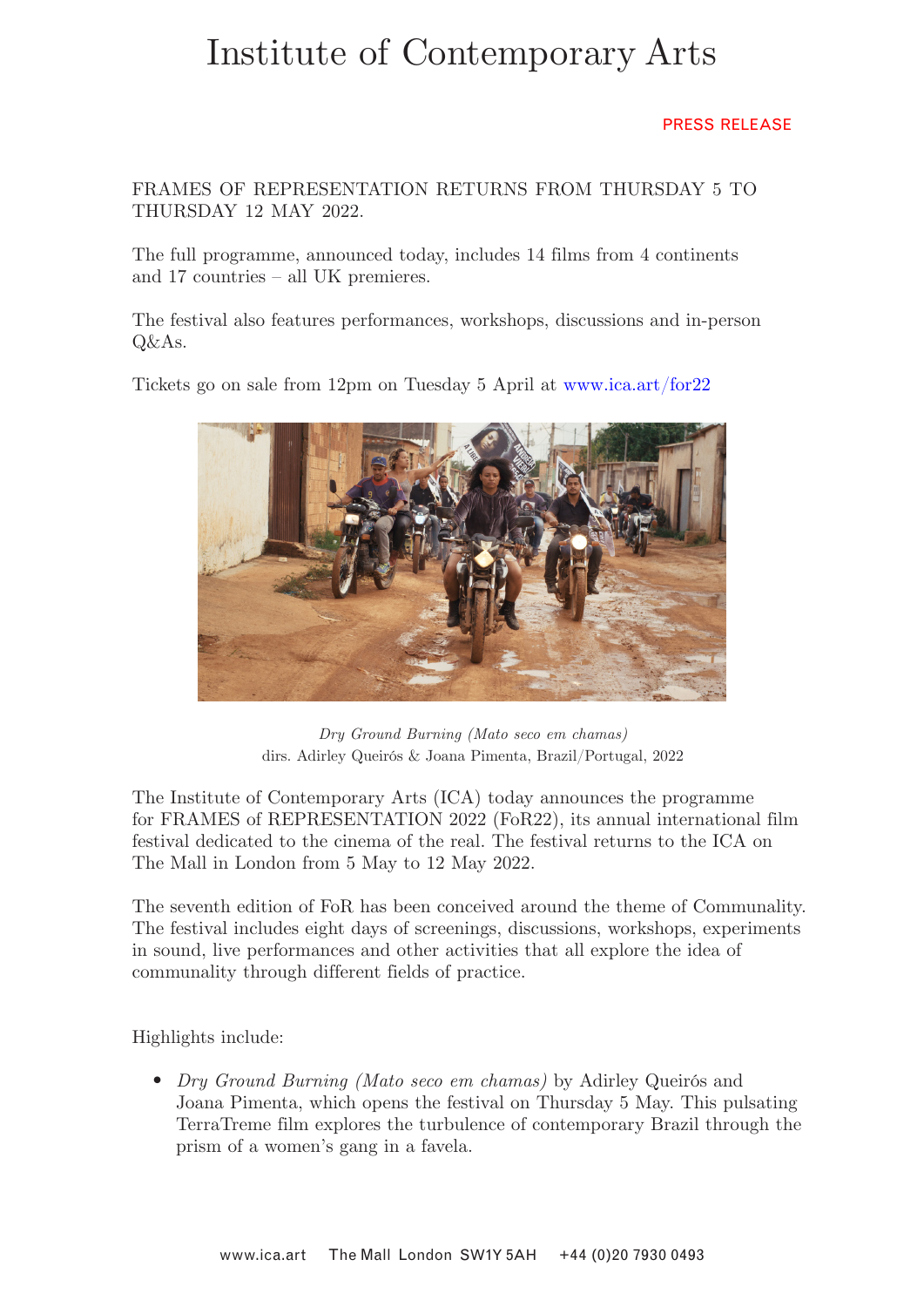- *When There Is No More Music to Write, and Other Roman Stories*, by Éric Baudelaire, which closes the festival on Thursday 12 May. This essay work brings together avant-garde composer Alvin Curran with footage of the armed struggle of far-left movements in Italy.
- Saturday 7 May presents two films composed primarily or exclusively of archival and found footage: *Riotsville, USA* by Sierra Pettengill, which highlights the gradual militarisation of the American police; and *Journal of America (Journal d'Amérique)* by Arnaud des Pallières, a dreamlike, wistful view of 20th-century life in the USA.
- New works from Latin America: Eduardo Crespo's *The Delights (Las Delicias)* (Saturday 7 May), an immersion into life among 120 teenagers at an Argentine agrotechnical boarding school; and Lina Rodríguez's *My Two Voices (Mis dos voces)* (Sunday 8 May), which addresses migration through the experience of three women who have relocated from Colombia and Mexico to Canada. The two filmmakers will also deliver a workshop on filmmaking practices in the context of the region's turbulent political times (Friday 6 May).
- *Brotherhood* by Francesco Montagner (Wednesday 11 May), an intimate work shot over four years portraying the aspirations of three Bosnian brothers to escape traditional values – and winner of the Golden Leopard at the most recent Locarno Film Festival.

As Nico Marzano, the ICA's Head of Cinema and Festival Curator, says: *'FoR22 investigates how filmmaking can provide both foundation and inspiration for collective action. The 14 premieres address the cinema of the real and its practice as spaces within a larger community that encompasses both filmmakers and their audiences, considering the place and responsibilities of the filmmaker within that community. The festival continues to address film presentation as a space to rethink the terms of engagement and collaboration through forms of imagination, care and solidarity.'*

FoR22 celebrates collective action and artistic endeavour. Through the focus on communality, it offers a stage for both engagement and reflection, and looks at documentation and representation as an ensemble of practices through which audiences can shape and elicit their own meanings, causes and effects. The festival shows how interaction with others can provoke the proliferation of new communal spaces, allowing each and any person to find their own space, form of representation and means of artistic production while in conversation with other members of their communities.

Sound will find a newly curated space within the festival through a second collaboration with Bethlehem-based *Radio alHara*, a global collective of sound artists and musicians who have come together to unify their sound for Palestine. The collective will experiment, create and produce a radio programme responding to the theme of communality with a week-long residency in the ICA Studio, streaming live on their online global platform.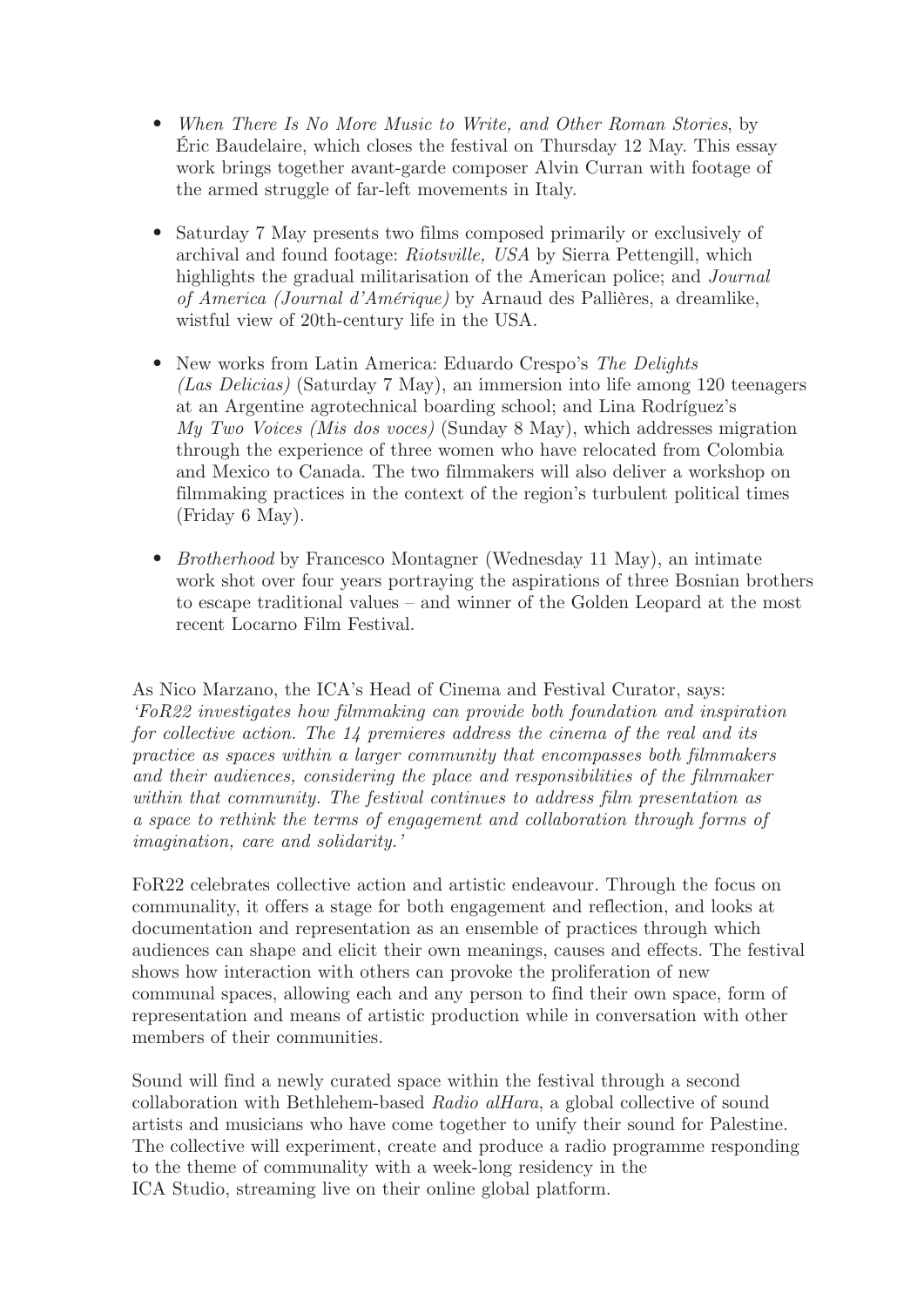## PROGRAMME OF FILMS AND SPECIAL EVENTS

## **Opening night: Dry Ground Burning (Mato seco em chamas) + Q&A**

dirs. Adirley Queirós & Joana Pimenta, Brazil/Portugal, 2022, 153' *UK premiere*

Two sisters living on the margins of society form an exclusively female gang to seize an oil pipeline on the outskirts of Brasilia. Their resistance towards the state unfolds into their gradual withdrawal from the political turmoil shaping contemporary Brazil.

Thursday 5 May, 7.30pm

#### **Opening night live performances: Radio alHara**

Following *Dry Ground Burning*, Radio alHara presents a night of live performances in the ICA Theatre curated especially for FoR22. Thursday 5 May, 10.30pm

\*

## **Workshop: Latin American Realities with Eduardo Crespo & Lina Rodríguez**

Crespo *(The Delights)* and Rodríguez *(My Two Voices)*, two filmmakers from Latin America presenting work at FoR22, join us for a participatory conversation that will address the impact and responsibility of filmmakers in depicting the region's turbulent political times. Friday 6 May, 6.15pm

## **We, Students! (Nous, étudiants!) + Q&A**

dir. Rafiki Fariala, Central African Republic/Democratic Republic of the Congo/France, 2022, 83' *UK premiere* Fariala's flickering feature-length debut follows three students in their daily lives at the University of Bangui in Central African Republic,

and unfolds as a hopeful, poignant and urgent testimony. Friday 6 May, 8pm

\*

## **The Delights (Las Delicias) + Q&A**

dir. Eduardo Crespo, Argentina, 2021, 65'

*UK premiere*

Las Delicias is an agrotechnical boarding school that provides a home for 120 teenagers in rural Argentina. Their lessons and encounters bring them new skills and knowledge – and also foster shared sensibilities, politics and perceptions of the world into which they're growing up together. Saturday 7 May, 2.15pm

#### **Journal of America (Journal d'Amérique) + Q&A**

dir. Arnaud des Pallières, France, 2022, 112' *UK premiere* Blending found and archival footage with the written word, Arnaud des Pallières' latest feature has echoes of his 2011 film *American Dust (Poussières d'Amérique)*, and serves as a visual fresco of a mythical American narrative. Saturday 7 May, 4.15pm

**Riotsville, USA + Q&A** dir. Sierra Pettengill, USA, 2022, 91' *UK premiere*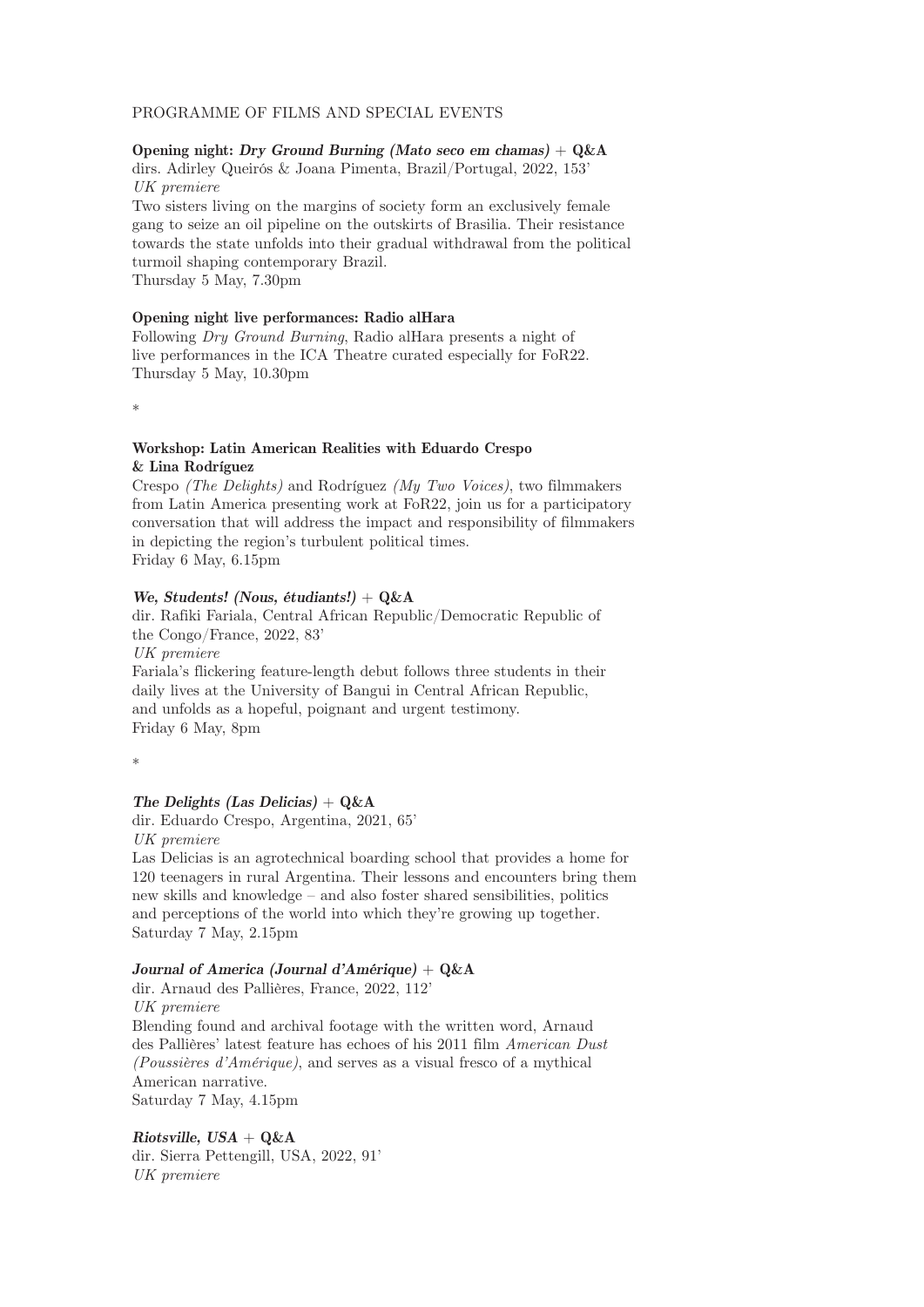Composed from archival footage of police training in mock cities constructed expressly for that purpose, the latest work from Sierra Pettengill (*The Reagan Show*) tackles the treacherous militarisation of the US police from the late 1960s until today. Saturday 7 May, 7pm

\*

#### **The Dust of Modern Life (Pa Va Hêng) + Q&A**

dir. Franziska von Stenglin, Germany, 2021, 81' *UK premiere*

Franziska von Stenglin's film follows Liem, a young Sedang man, on his annual retreat to the Vietnamese jungle to maintain his ancestors' hunter-gathering tradition – as deforestation threatens this age-old ritual. Sunday 8 May, 3pm

#### **Myanmar Diaries + Q&A**

dirs. The Myanmar Film Collective, Myanmar, 2022, 70' *UK premiere* Made by a group of local activists, *Myanmar Diaries* sheds light on the altered day-to-day realities in Myanmar following the military coup of February 2021. Sunday 8 May, 5pm

#### **My Two Voices (Mis dos voces) + Q&A**

dir. Lina Rodríguez, Canada, 2022, 68' *UK premiere* Lina Rodríguez's feature centres the testimonies of three women from Mexico and Colombia as they discuss their experiences of immigrating to Canada – and the effects of the process on their individual and social identities. Sunday 8 May, 7pm

\*

#### **FoR shorts + Q&A**

A programme of three short works responding to this year's theme of communality. **Mangrove School (Leitura do Mangue)**, dirs. Filipa César & Sónia Vaz Borges, Portugal/Germany/France. 2022, 35' **Nazarbazi**, dir. Maryam Tafakory, Iran, 2021, 19' **Atmospheric Pressure,** dir. Peter Treherne, UK, 2022, 39' *All UK premieres* Monday 9 May, 8pm

\*

## **This House (Cette maison) + Q&A**

dir. Miryam Charles, Canada, 2022, 75' *UK premiere*

Years after the killing of her cousin Tessa at the age of 14, Miryam Charles explores the aftermath through an imaginary biography of the dead girl, embodied through narration by voice artist Florence Blain Mbaye.

Tuesday 10 May, 8.15pm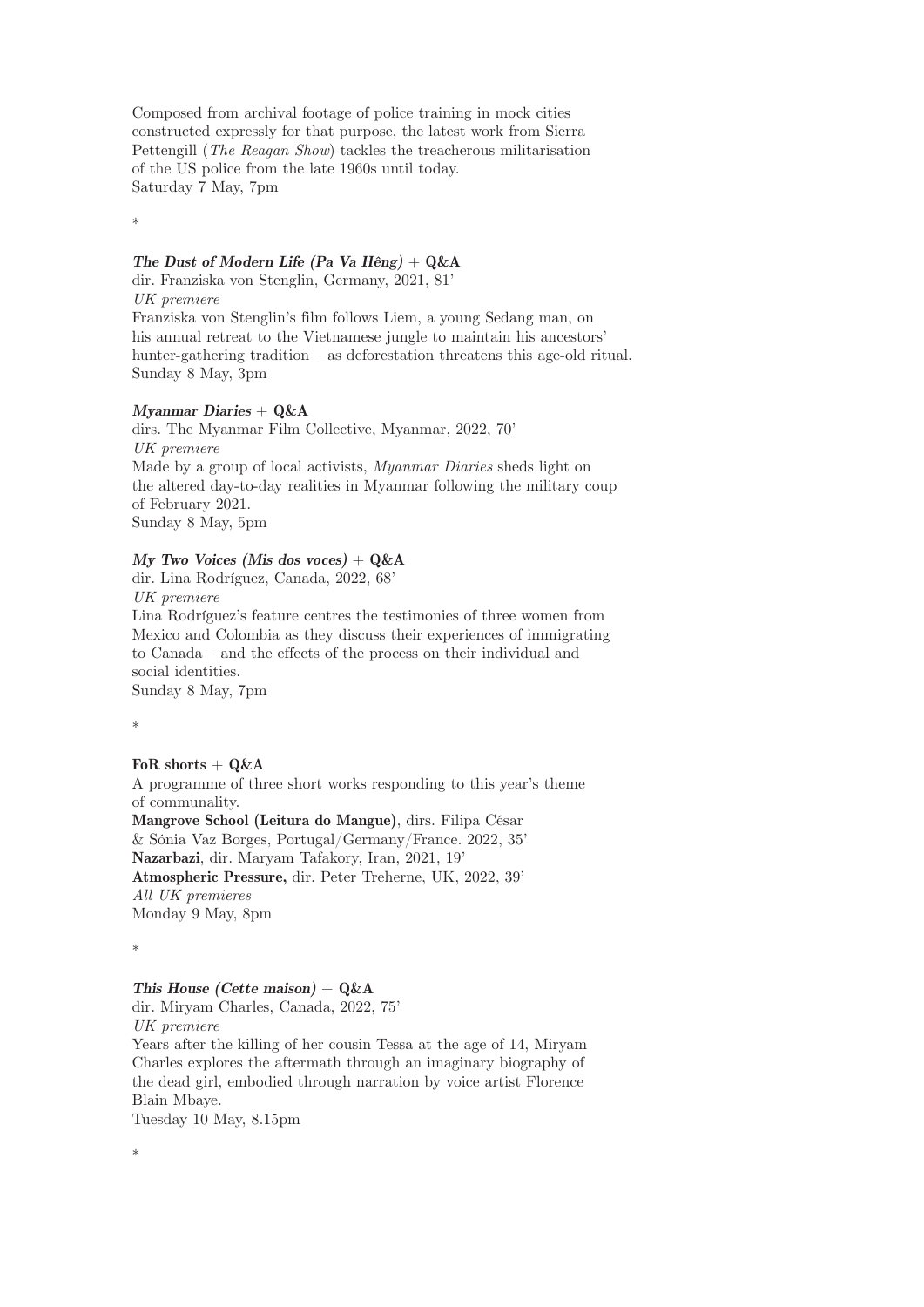## **Artist talk: Éric Baudelaire**

Ahead of the premiere of *When There Is No More Music to Write, and Other Roman Stories*, which closes FoR22, Franco-American artist and filmmaker Éric Baudelaire joins us for a conversation tracing his researchbased practice across printmaking, photography, publications and films. Wednesday 11 May, 6.15pm

#### **Brotherhood + Q&A**

dir. Francesco Montagner, Czech Republic/Italy, 2021, 93' *UK premiere* Shot over four years, Francesco Montagner's feature portrays the aspirations of three brothers to escape from traditional values imposed on them by their elders in contemporary Bosnia. Wednesday 11 May, 8.15pm

\*

#### **Masterclass & performance: Dirar Kalash on Sound**

Dirar Kalash, founder of the Sonic Liberation Front (SLF) and Radio alHara resident, discusses the emergence of the SLF through field recordings of demonstrations, followed by a live performance commissioned for FoR22. Thursday 12 May, 6.30pm

## **Closing night: When There Is No More Music to Write, and Other Roman Stories + Q&A**

dir. Éric Baudelaire, France/Italy, 2022, 65' *UK premiere*

The new work from Éric Baudelaire (*Un film dramatique*, FoR20) explores three stories rooted in Rome, from the notorious 1978 kidnapping of Aldo Moro by the Red Brigades to the life and work of Alvin Curran, the American avant-garde musician and a Rome resident since the 1960s. This screening is presented in collaboration with Spike Island. Thursday 12 May, 8.30pm

#### **Closing night party: DJ sets curated by Radio alHara**

FoR22 ends with a night of music and DJ sets curated by Radio alHara and running until 1.30am. Thursday 12 May, 10.15pm